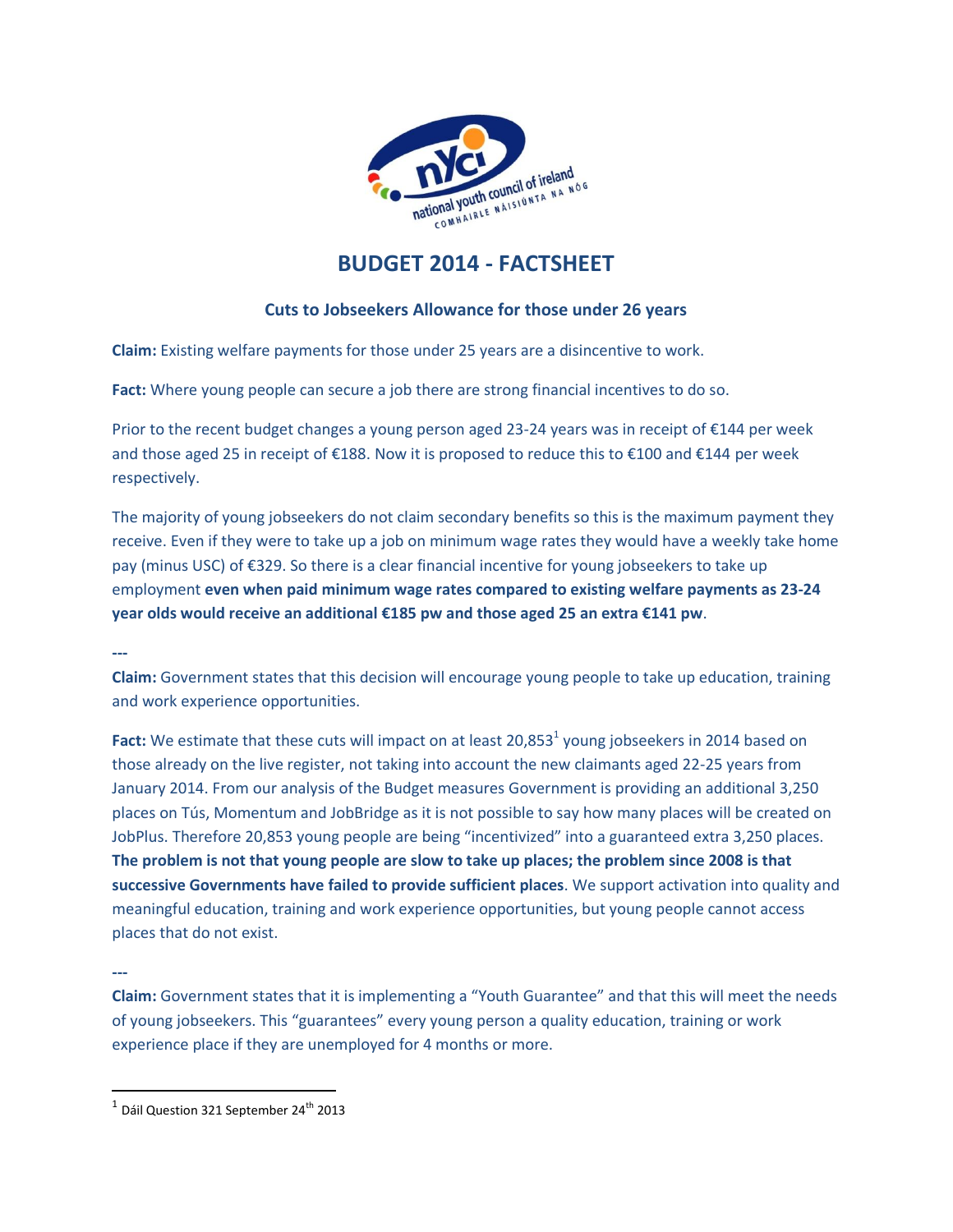**Fact:** The allocation of an initial **€14m** for the Youth Guarantee in Budget 2014 is welcome; however it **represents 5% of the estimated annual cost of a comprehensive youth guarantee scheme.** While exact estimates on the cost of implementation of the youth guarantee in Ireland are difficult, NYCI estimated in early 2013 that full implementation would cost in the region of €273m<sup>2</sup> per annum based on the number of young people unemployed for six months for more. We note that the Government can access European funds to compliment exchequer funding of about 66% of the overall expenditure.

### **---**

**Claim:** Government stated it is investing a further €46m in education, training and work experience opportunities for the under 25s as part of Budget 2014 and mentions four specific schemes, JobPlus, JobBridge, Tús and Momentum.<sup>3</sup>

**Fact:** No breakdown is given on the "additional" €46m, some of which is **not new money**. More important is the number of places being provided. At best we can say that 3,250 new places are being created and additional places depend largely on employer recruitment of under 26s.

- $\triangleright$  Both JobPlus and JobBridge are demand led schemes, it will depend on employers taking on employees and interns. We already know that only 29% of interns on JobBridge are under 25 years. The reduction from 12 to 6 months in eligibility for under 25s in JobsPlus is welcome, although surprised not extended to 25 year olds.
- $\triangleright$  Momentum is an existing scheme, we welcome the fact it will be continued in 2014 but the additional places for under 25s is 750 rather than 2,000 as there are 1,250 under 25s on the existing scheme. Therefore rather than an additional €6m, real figure is €2.25m.

All we can say for certain is that an additional 3,250 places have been created (1,000 TUS, 750 Momentum, 1,500 JobBridge) for the under 25s. Extra places on JobPlus depend on employers

#### **---**

**Claim:** Most young jobseekers are living at home and therefore have the financial support of their parents/family and don't need welfare payments.

**Fact:** Not all young people live at home for a variety of reasons. **Where young jobseekers are living at home and apply for Jobseekers Allowance their claim is means-tested and the income of their parents is taken into account** in a process known as a "benefit and privilege" assessment. We know that 19,405 applicants under the age of 25 had their application for Jobseekers Allowance refused from 2009-2012.<sup>4</sup> This clearly shows that the payment is going to young people who are living in low income households.

### **---**

**Claim:** Government states that this cut only affects young people on Jobseekers Allowance and not those on Jobseekers Benefit.

<sup>2&</sup>lt;br>2 NYCI Youth Guarantee Factshee[t http://www.youth.ie/sites/youth.ie/files/NYCI\\_051\\_A4\\_accessible.pdf](http://www.youth.ie/sites/youth.ie/files/NYCI_051_A4_accessible.pdf)

<sup>&</sup>lt;sup>3</sup> <http://www.welfare.ie/en/pressoffice/pdf/sp151013.pdf></u> Page 3

 $^4$  Dáil Question 322, September 24<sup>th</sup> 2013